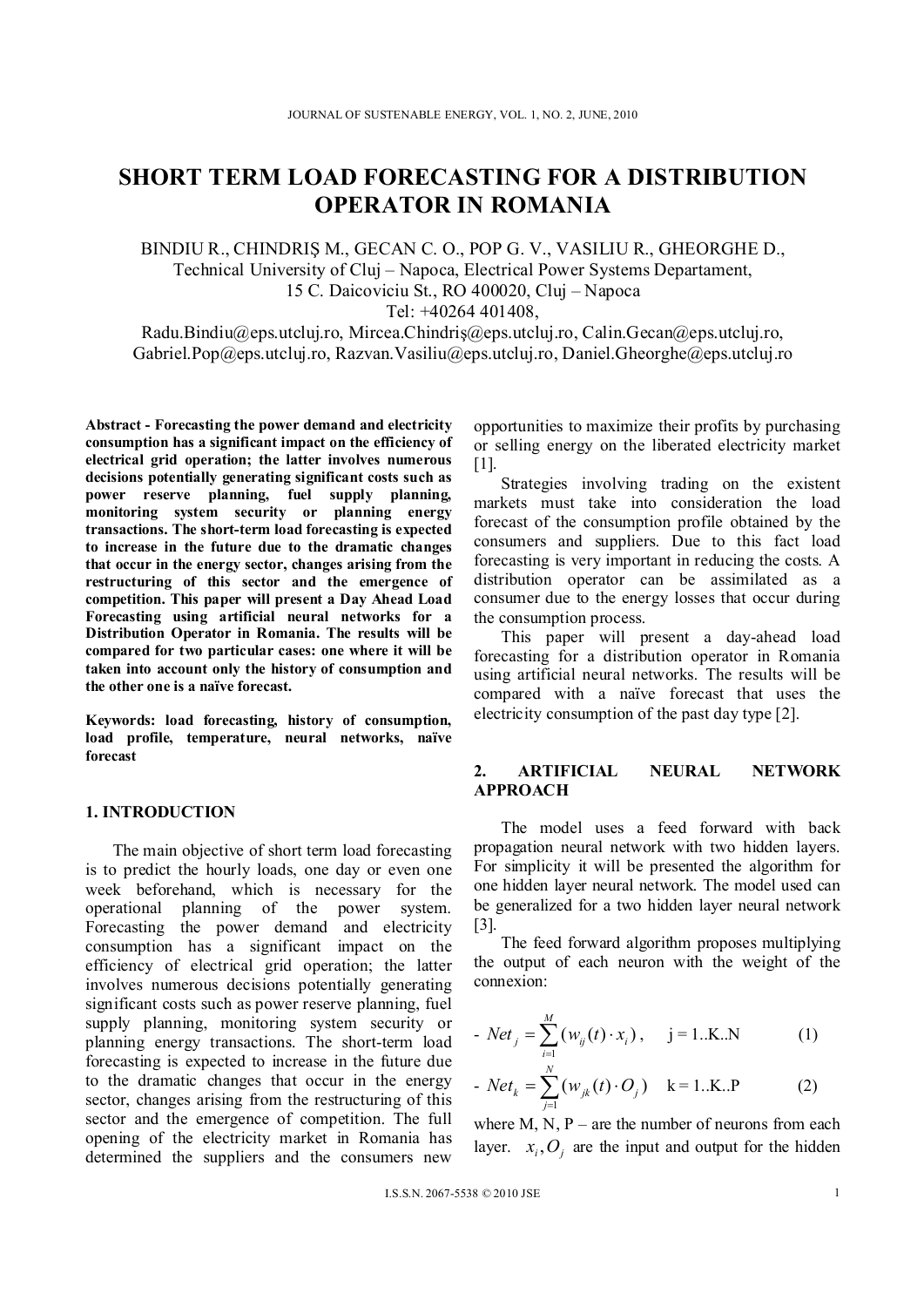layer. For the output values, the sigmoid function is used as activation function.

- 
$$
O_j = f_{act}(Net_j) = \frac{1}{1 + e^{(-Net_j - \theta_j)}} \quad j = 1..K..N
$$
 (3)

- 
$$
Y_k = f_{act}(Net_k) = \frac{1}{1 + e^{(-Net_k - \theta_k)}}
$$
 k = 1..K..P (4)

where  $Y_k$  is the output of the neural network, and  $\theta_i$ ,  $heta_k$  are the biases for the sigmoid function towards the last two layers.

For the training set, the errors have been calculated as follows:

$$
- \delta_k = f_{act} \cdot Net_j \cdot (D_k - Y_k) \qquad k = 1..K..P \qquad (5)
$$

$$
- \delta_j = f_{act} \cdot Net_j \cdot \sum_{k=1}^P (\delta_k \cdot W_{jk}(t)) \quad j = 1..K..N \tag{6}
$$

where the  $f_{act}$  is the derivative of the activation function, and  $D_k$  is the desired value obtained from the training set.

For the back propagation algorithm with learning constant and momentum constant, the weight adjustments are made as indicated below:

$$
-W_{jk}(t+1) = \eta \cdot \delta_k \cdot O_j + m \cdot \Delta W_{ij}(t) \tag{7}
$$

$$
W_{ij}(t+1) = \eta \cdot \delta_j \cdot X_i + m \cdot \Delta W_{ij}(t)
$$
 (8)

where  $\eta$  is the learning constant and  $m$  is the momentum constant [4], [7], [5].

The model used has the next configuration: 31 neurons in the input layer, 20 neurons in the first hidden layer, 8 neurons in the second hidden layer and one output neuron. The inputs used for this neural network are the following: the type of day and the type of the hourly interval [4, 5, 6]. These are coded binary as inputs for the 31 input values that the neural network has. It has been tested a series of 10 models and the best results are obtained by the one mentioned before. This model uses a training parameter with a value of 0.24 and the momentum constant value is 0. The training set uses a window of 336 rows (last two weeks) updated after a 24 hours forecast. The training process stops when the smallest mean absolute percentage error will reach a minimum in 450 epochs. From these values the last 8 values from the training set are used to validate the results [3]. [7].

$$
-EMP = \frac{1}{N_T} \cdot \sum_{m=1}^{N_T} \sum_{k=1}^{P} (D_k^m - Y_k^m)^2
$$
 (9)

 $N_T$  - the number of data values from the training set

# **3. RESULTS**

The results obtained by using the artificial intelligence model were compared with the naïve forecast. Modeling artificial neural network is a demanding task that implies understanding the functioning of ANN, as interpreting the results. In any circumstances the artificial neural networks approach supplies better results than the naïve forecast.

In order to measure the performance of the forecast the next statistical indicators is defined:

- Percent forecast error: 
$$
re_t = \left(\frac{y_t - \widetilde{y}_t}{y_t}\right) \cdot 100
$$
 (10)

$$
- MAPE = \frac{1}{n} \cdot \sum_{t=1}^{n} |re_t|
$$
 (11)

where  $e_t = \tilde{y}_t - y_t$ ;  $e_t$  - the forecast error;  $\tilde{y}_t$  forecasted value;  $y_t$  - real value [1], [8];

If the artificial neural networks use artificial intelligence by training the network with a set of data called training set, the naïve forecast uses the electricity consumption obtained in the last day type of the past week in order to forecast the actual electricity consumption.

Other papers [9, 10] confirm that the ANN model chosen presents a good performance. A mean absolute percentage error of 3.57% is much better than the 4.50 % obtained by the naïve forecast. It must be mentioned the fact that the holydays have not been taken into consideration in the construction of this model. The data that has been forecasted includes the data for the year 2005. One week of each month has been forecasted except December. This was not possible because in December there aren't two weeks without holidays that can be used for the training set, in order to forecast one whole week.

What is important to be mentioned is the fact that on a daily consumption the forecast imposed by the distribution operator must be below 5%.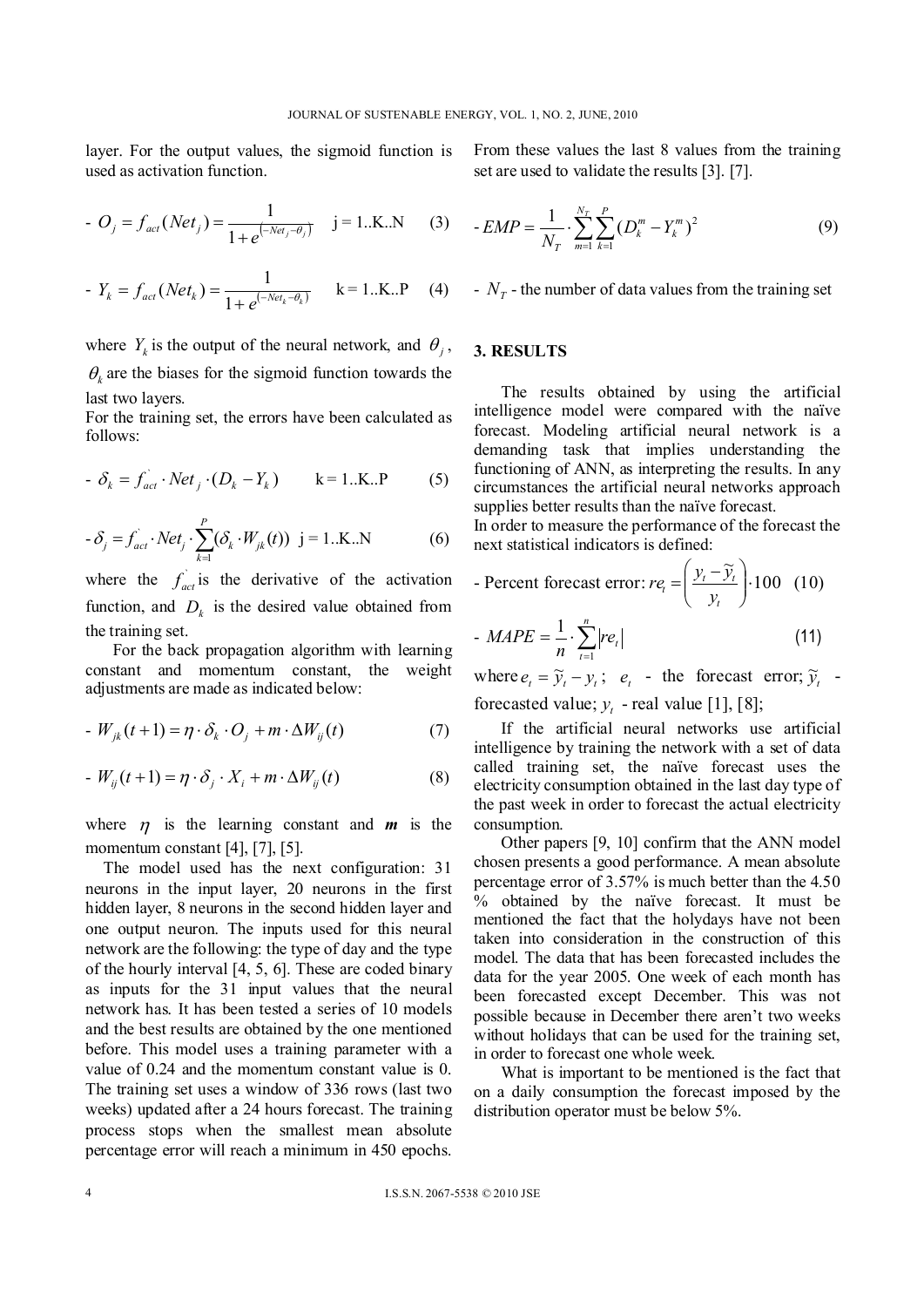| Luna             | <b>HOURLY</b> |              | <i>DAILY</i> |              |
|------------------|---------------|--------------|--------------|--------------|
| 2005             | <b>ANN</b>    | <b>NAIVE</b> | ANN          | <b>NAIVE</b> |
| Ianuarie         | 3,50%         | 2,86%        | 3,13%        | 2,63%        |
| <b>Februarie</b> | 2,98%         | 4,48%        | 2,49%        | 4,65%        |
| Martie           | 2,21%         | 2,47%        | $1,22\%$     | 1,86%        |
| Aprilie          | 3,96%         | $5,92\%$     | $1,23\%$     | 1,64%        |
| Mai              | 4,73%         | $4,66\%$     | 3,01%        | 3,06%        |
| Iunie            | 3,15%         | 4,14%        | 1,47%        | $3,00\%$     |
| Iulie            | 3,80%         | 4,85%        | $3,37\%$     | 3.93%        |
| August           | 4,10%         | $6,35\%$     | 2,44%        | 3,65%        |
| Septembrie       | 3,15%         | 4,24%        | 1,59%        | 3,26%        |
| Octombrie        | 3,38%         | $4,92\%$     | 2,67%        | 4,37%        |
| <b>Noiembrie</b> | 4,34%         | 4,59%        | 2,64%        | 2.92%        |
| Decembrie        |               |              |              |              |
| Total            | $3,57\%$      | 4,50%        | 2,29%        | 3,18%        |

**Table 1. Monthly MAPE for ANN and NAIVE** 

The results obtained by the ANN forecast present a 2.29% mean absolute percentage error, which is better by almost 1% than the naïve forecast. On the electricity market the balance costs can be reduced with approximately 80 000 Euros per year if the load forecast is improved by 1% [12, 13].

**Table 2. MAPE – hourly interval MAPE values** 

| Hourly<br>interval | <b>ANN</b> | <b>NAIVE</b> | Hourly<br>interval | <b>ANN</b> | <b>NAIVE</b> |
|--------------------|------------|--------------|--------------------|------------|--------------|
| Int.1              | 3,25%      | 3,71%        | Int.13             | 3,80%      | 4,84%        |
| Int.2              | 3,14%      | 4,04%        | Int.14             | 3.51%      | 4,17%        |
| Int.3              | 3,34%      | 4,36%        | Int.15             | 3,12%      | 3,81%        |
| Int.4              | 3,19%      | 4,00%        | Int.16             | 3.46%      | 4,49%        |
| Int.5              | 3,63%      | 4,89%        | Int.17             | 3,81%      | 4,98%        |
| Int.6              | 3,61%      | 4,85%        | Int.18             | 3.56%      | 4,46%        |
| Int.7              | 3,78%      | 4,17%        | Int.19             | 4,01%      | 5,00%        |
| Int.8              | 3,36%      | 4,24%        | Int.20             | 3,97%      | 4,99%        |
| Int.9              | 3,14%      | 4,40%        | Int.21             | 3,16%      | 4,43%        |
| Int.10             | 3,58%      | 5,04%        | Int.22             | 3,38%      | 4,52%        |
| Int.11             | 4,20%      | 5,09%        | Int. $23$          | 3,94%      | 3,98%        |
| Int.12             | 4,37%      | 5,70%        | Int.24             | 3.67%      | 4,47%        |

At hourly interval level it can be easily observed that the mean absolute percentage error is lower for artificial intelligence model than in the case of the naïve forecast. However, the errors seem to be high in peak load demand as in off-peak load demand. The model must be improved by introducing other factors as temperature and humidity, which takes into consideration the human behavior and the warm-cold perception.

The most important evaluation for the forecast performance is done by calculating the errors at hourly

level. It is known that prices on the day-ahead market, as on the balance market are higher during the weekdays than on the week-ends.

**Table 3. Monthly MAPE for ANN and NAÏVE – Weekdays** 

| 2005             | <i><b>WEEK-DAYS</b></i> |              |
|------------------|-------------------------|--------------|
| <b>Hourly</b>    | ANN                     | <b>NAÏVE</b> |
| 17.01. - 21.01   | 3,85%                   | 3,27%        |
| 14.01. - 19.02   | 3,72%                   | 5,49%        |
| $20.01 - 24.03$  | 2,22%                   | 2,59%        |
| 18.04. - 22.04   | 4,21%                   | 5,54%        |
| $23.05 - 27.05$  | 4,26%                   | 4,57%        |
| $06.06. - 10.06$ | 2,93%                   | 3,78%        |
| $25.07 - 29.07$  | 4,02%                   | 5,55%        |
| 15.08. - 19.08   | 4,47%                   | $6,29\%$     |
| $05.09. - 09.09$ | 3,04%                   | 5,02%        |
| $10.10 - 14.10$  | 2,94%                   | $3,77\%$     |
| $21.11 - 25.11$  | 4,05%                   | 4,66%        |
|                  |                         |              |
| Total            | 3,61%                   | 4,59%        |

For a better evaluation of the cost reduction, table 3 and 4 offer the possibility to evaluate the statistical measures according to each month for week-days and week-ends separately.

**Table 4. Monthly MAPE for ANN and NAÏVE – Weekends** 

| 2005             | <b>WEEK-ENDS</b> |              |
|------------------|------------------|--------------|
| <b>Hourly</b>    | ANN              | <b>NAÏVE</b> |
| $22.01 - 23.01$  | 2,63%            | 1,83%        |
| $20.01 - 21.02$  | 1,73%            | 3,48%        |
| 18.01. - 19.03   | 2,30%            | 2,57%        |
| $23.04 - 24.04$  | 3,34%            | 6,88%        |
| $28.05. - 29.05$ | 5,91%            | 4,90%        |
| 11.06. - 12.06   | 3,69%            | 5,06%        |
| $30.07 - 31.07$  | 3,25%            | 3,12%        |
| $20.08. - 21.08$ | 3,16%            | 6,50%        |
| 10.09. - 11.09   | 3,42%            | 2,28%        |
| 15.10. - 16.10   | 4,47%            | 7,81%        |
| $26.11 - 27.11$  | 5,05%            | 4,41%        |
|                  |                  |              |
| Total            | 3,54%            | 4,44%        |

The errors during the week-days are higher than those in the week-ends. The predictability of the Monday – Friday days is poorer because of the load profile variations that can appear due to several factors: fast temperature variation, precipitations, and outages or the stop of an important consumer. The total MAPE for week-days is 3.61% for ANN model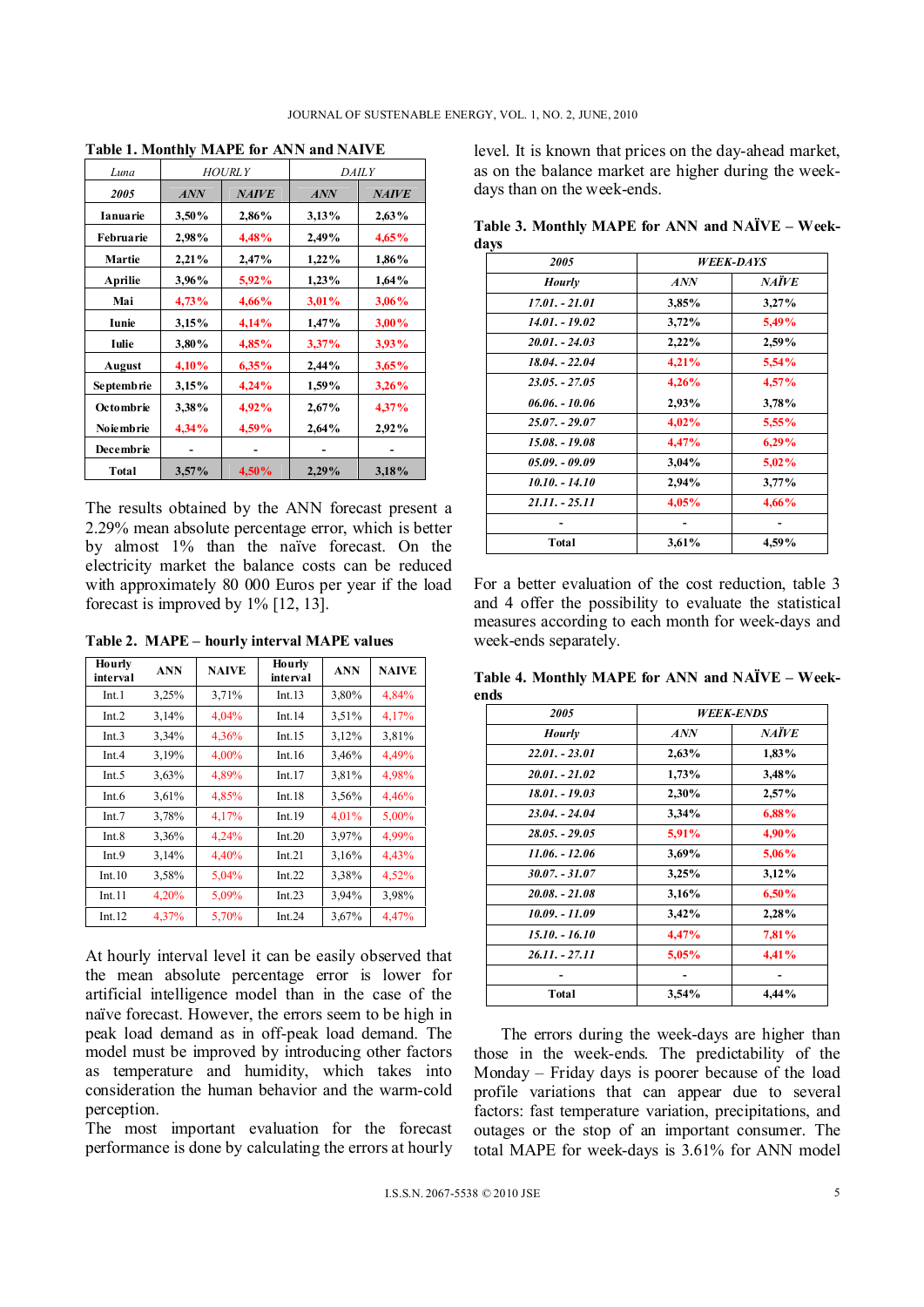against 4.59% for the naïve model, in case of considering only the forecast errors obtained for the working days. During the week-ends the forecast errors are lower cumulating 3.54% for the ANN model and 4.44% for the naïve model.

**Table 5. MAPE for the entire analyzed period for each day type - hourly** 

| Hourly   | 2005  |              |
|----------|-------|--------------|
| DAY TYPE | ANN   | <b>NAÏVE</b> |
| Luni     | 4,01% | 4.97%        |
| Marti    | 3,84% | 4,60%        |
| Miercuri | 3,26% | 4,69%        |
| Joi      | 3,55% | 4,12%        |
| Vineri   | 3,40% | 4,59%        |
| Sâmbătă  | 3,01% | 4,13%        |
| Duminică | 4,07% | 4,75%        |

From the results presented in table 5 it is obvious that at day type level the best forecast is achieved for Saturday. For both methods the load forecast obtained Sunday and Monday indicate the fact that these two day type present great volatility and are harder to forecast than the other days.

Along with the presentation of the mean absolute percentage errors the distribution of the absolute percentage errors can be visualized for a better perception of the accuracy obtained by the forecast (fig. 1, 2, 3, 4). At hourly level the forecast must be improved. Almost 65% of the forecasted data present errors lower than 4%. The results obtained by using a Naïve model are poorer, with a 55% error distribution under 4% absolute percentage deviation.

For the daily consumption the forecast is lower because the hourly load can be compensated during the entire 24 hour load profile. 85% of the errors are lower than 4% in the case of the artificial neural network in comparison with the naïve model which has 70% accuracy for the same imposed error level. The superiority of the artificial intelligence model is obvious, a better error distribution and lower errors can be obtained after utilizing neural networks. As it has been mentioned previously the limits imposed by the distribution operator are to have errors below 5% for the daily consumption. In 93.5% of the cases this condition is accomplished by the neural network model. In comparison, the naïve forecast accomplishes this condition in lower than 80% of the forecasted days.







**Fig. 2. Absolute percentage errors distribution - Hourly**







**Fig. 4. Absolute percentage errors distribution - Daily**